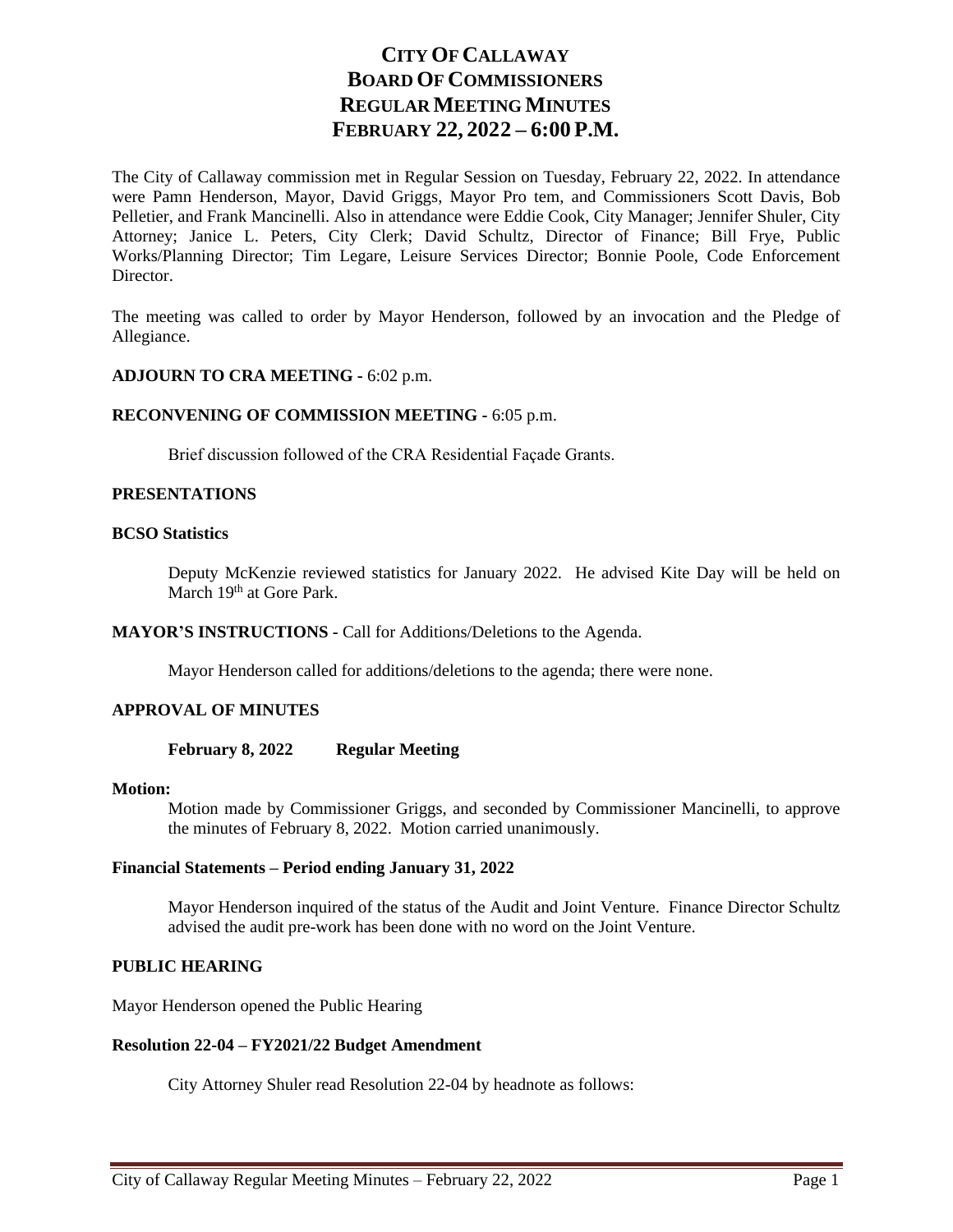#### **A RESOLUTION OF THE CITY OF CALLAWAY OF BAY COUNTY, FLORIDA, AMENDING THE FINAL BUDGET FOR FISCAL YEAR 2021/22 AND PROVIDING AN EFFECTIVE DATE.**

City Manager Cook reviewed.

Mayor Henderson asked for Public Participation; there was none.

#### **Motion:**

Motion made by Commissioner Mancinelli and seconded by Commissioner Pelletier for approval of the Resolution 22-04. Motion carried unanimously upon roll-call vote.

Mayor Henderson closed the Public Hearing.

# **REGULAR AGENDA**

# **Ordinance No. 1049 – Repeal of Ordinance 340**

City Attorney Shuler read Ordinance 1049 by headnote as follows:

# **AN ORDINANCE FOR THE CITY OF CALLAWAY, FLORIDA REPEALING ORDINANCE 340 AND PROVIDING AN EFFECTIVE DATE.**

City Manager Cook reviewed. Commissioner Pelletier requested the center of the street be striped. Discussion ensued of cleaning the street and possibly installing speed bumps.

Mayor Henderson asked for Public Participation; there was none.

#### **Motion:**

Motion made by Commissioner Griggs and seconded by Commissioner Davis for approval of the first reading of Ordinance No. 1049. Motion carried unanimously upon roll-call vote.

## **Ordinance No. 1050 – Small Scale Comp Plan Amendment – 240 N. Star Ave.**

City Attorney Shuler read Ordinance 1050 by headnote as follows:

**AN ORDINANCE AMENDING THE COMPREHENSIVE PLAN OF THE CITY OF CALLAWAY, ACTING UPON THE APPLICATION OF GULF ENVIRONMENTAL ENGINEERING, DESIGNATING FOR PUBLIC FACILITIES USE CERTAIN PARCELS OF LAND LYING WITHIN THE CITY OF CALLAWAY, FLORIDA, CONSISTING OF APPROXIMATELY .719 MORE OR LESS ACRES; SAID PARCELS ARE LOCATED AT 240 N. STAR AVENUE, PARCEL IDS 06548-000-000, 06548-010-000, 06549-000-000, AS MORE PARTICULARLY DESCRIBED IN THE BODY OF THE ORDINANCE; AMENDING THE CITY'S FUTURE LAND USE MAP TO PUBLIC FACILITIES FOR THE PARCELS; REPEALING ORDINANCES OR PARTS OF ORDINANCE IN CONFLICT HEREWITH; AND PROVIDING THAT THIS ORDINANCE SHALL TAKE EFFECT AS PROVIDED BY LAW.**

Public Works Director Frye reviewed the request, which was briefly discussed regarding the tax base.

Mayor Henderson asked for Public Participation; there was none.

**Motion:** Motion made by Commissioner Griggs and seconded by Commissioner Davis for approval of the first reading of Ordinance No. 1050. Motion carried 4-1 with Commissioner Pelletier voting in opposition.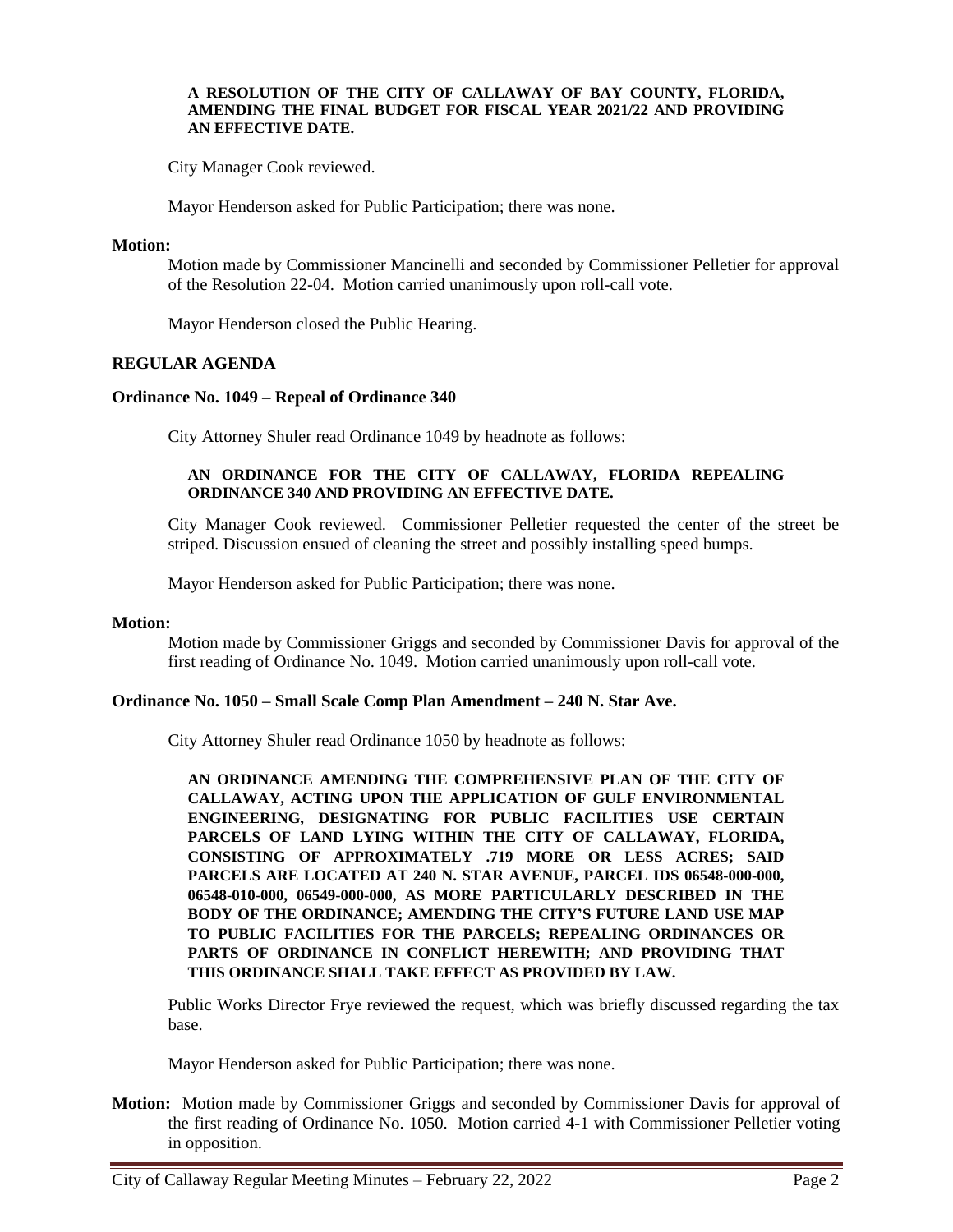#### **Ordinance No. 1051 – Rezoning Request – 240 N. Star Avenue**

City Attorney Shuler read Ordinance 1051 by headnote as follows:

**AN ORDINANCE REZONING FROM HIGHWAY COMMERCIAL TO INSTITUTIONAL PROFESSIONAL THAT CERTAIN PARCELS OF LAND LYING WITHIN THE CITY OF CALLAWAY, FLORIDA, CONTAINING APPROXIMATELY .719 ACRES; LOCATED AT 240 N. STAR AVENUE, PARCEL IDS 06548-000-000, 06548-010-000, AND 06549-000-000; ALL AS MORE PARTICULARLY DESCRIBED IN THE BODY OF THE ORDINANCE; REPEALING ALL ORDINANCES OR PARTS OF ORDINANCES IN CONFLICT HEREWITH; AND PROVIDING THAT THIS ORDINANCE SHALL TAKE EFFECT IMMEDIATELY UPON ITS PASSAGE.**

Public Works Director Frye reviewed the request, which is related to the previous Comp Plan Amendment, advising a church is planned for the site.

Mayor Henderson asked for Public Participation; there was none.

#### **Motion:**

Motion made by Commissioner Griggs and seconded by Commissioner Davis for approval of the first reading of Ordinance No. 1051. Motion carried 4-1 with Commissioner Pelletier voting in opposition.

# **Ordinance No. 1052 – Rezoning Request – 5824 Cherry Street**

City Attorney Shuler read Ordinance 1052 by headnote as follows:

**AN ORDINANCE REZONING FROM R-9 RESIDENTIAL SINGLE FAMILY TO RESIDENTIAL MULTI-FAMILY HIGH DENSITY THAT CERTAIN PARCEL OF LAND LYING WITHIN THE CITY OF CALLAWAY, FLORIDA, CONTAINING APPROXIMATELY .69 ACRES; LOCATED AT 5824 CHERRY STREET, PARCEL ID 07058-010-000; ALL AS MORE PARTICULARLY DESCRIBED IN THE BODY OF THE ORDINANCE; REPEALING ALL ORDINANCES OR PARTS OF ORDINANCES IN CONFLICT HEREWITH; AND PROVIDING THAT THIS ORDINANCE SHALL TAKE EFFECT IMMEDIATELY UPON ITS PASSAGE.**

Public Works Director Frye reviewed the request for a rezoning, advising townhomes are planned for the property.

Mayor Henderson asked for Public Participation.

Paul Bohac, 7010 Mike Lane, commented on the rezoning of .69 acres of the larger property for 10 projected townhomes.

#### **Motion:**

Motion made by Commissioner Pelletier and seconded by Commissioner Davis for approval of the first reading of Ordinance No. 1052. Motion carried unanimously upon roll-call vote.

# **Resolution No. 22-03 – Designating Fox Avenue & Minneola Streets Two-way**

City Attorney Shuler read Resolution 22-03 by headnote as follows: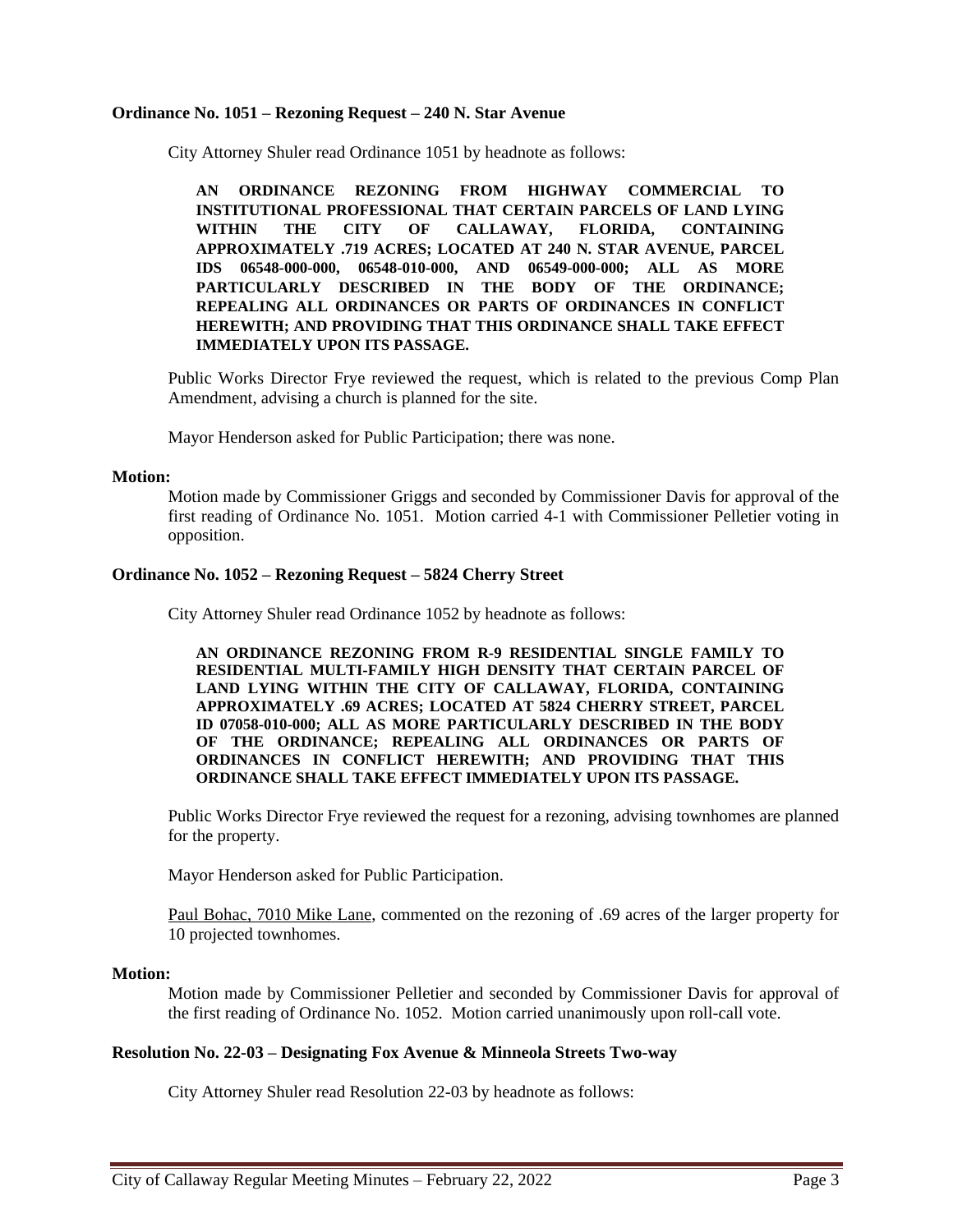# **A RESOLUTION OF THE CITY OF CALLAWAY, FLORIDA, DESIGNATING FOX AVENUE AND MINNEOLA STREET AS TWO-WAY STREETS AND PROVIDING AN IMMEDIATELY EFFECTIVE DATE.**

City Manager Cook reviewed the designations.

Mayor Henderson asked for Public Participation; there was none.

#### **Motion:**

Motion made by Commissioner Mancinelli and seconded by Commissioner Pelletier for approval of Resolution No. 22-03. Motion carried unanimously upon roll-call vote.

# **Resolution 22-05 – Election Ballot**

City Attorney Shuler read Resolution 22-05 by headnote as follows:

**A RESOLUTION OF THE CITY OF CALLAWAY, FLORIDA, APPROVING THE BALLOT FOR THE MUNICIPAL SUPER TUESDAY ELECTION ON APRIL 19, 2022; DECLARING QUALIFYING OF CERTAIN CANDIDATES TO FILL THE CITY COMMISSION WARD II SEAT; DECLARING THAT NO MUNICIPAL ELECTION SHALL BE HELD FOR COMMISSION WARD I SEAT; AND PROVIDING AN EFFECTIVE DATE.**

City Clerk Peters reviewed the Resolution setting the ballot for the 2022 Municipal Election.

Mayor Henderson asked for Public Participation; there was none.

# **Motion:**

Motion made by Commissioner Mancinelli and seconded by Commissioner Pelletier for approval of the Resolution 22-05. Motion carried unanimously upon roll-call vote.

# **Award of Bid No. CM2021-10 Design of W. Cherry Street Sidewalk – Bakersville-Donovan**

City Clerk Peters reviewed the award for design of the sidewalk from Tyndall to Bob Little, funded by LAP. City Manager Cook reviewed LAP Funding availability, which was discussed.

Mayor Henderson asked for Public Participation; there was none.

#### **Motion:**

Motion made by Commissioner Griggs and seconded by Commissioner Davis for approval to move forward with Award of Bid to Bakersville-Donovan. Motion carried unanimously.

# **Callaway Recreational Park – Field #2 Dedication**

Director Legare reviewed the request for dedication of Field #2 to Coach Duane Evans, advising a small plaque will be erected.

Mayor Henderson expressed her condolences.

Sam Resnikoff, League President, spoke in favor of the dedication.

Commissioner Griggs commented on Coach Evans' dedication and commended everyone involved in the program.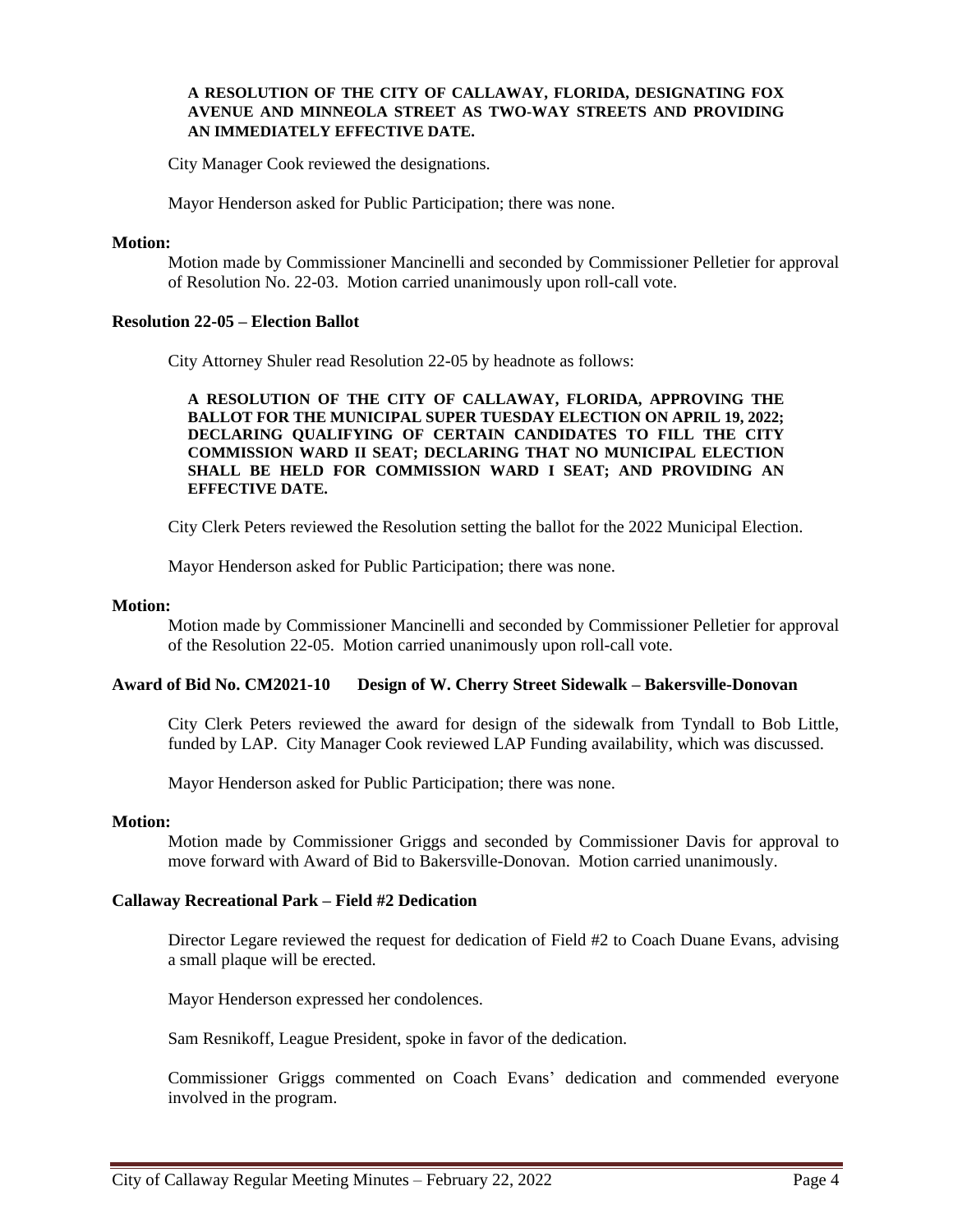# **Motion:**

Motion made by Commissioner Mancinelli and seconded by Commissioner Pelletier for approval. Motion carried unanimously.

# **COMMISSION/STAFF COMMENTS**

#### **Frank Mancinelli, Commissioner Ward IV**

Commissioner Mancinelli asked about the homes on Comet, Berthe, and Kimbrel for demolition. Director Frye advised the City of Callaway is not involved in the demolition of those, but Code Enforcement is involved.

# **Bob Pelletier, Commissioner Ward III**

Camelia &  $7<sup>th</sup>$  Property Cleanup Commissioner Pelletier was glad to see the cleanup moving forward.

#### Leisure Services Facebook

He also received comments on the updates to Facebook about happenings in the Leisure Services Department.

#### Master Meters

Commissioner Pelletier elaborated on an apartment complex wherein there is one master meter. The Manager of the apartment complex wants to sell the property and disconnected the water account in order to have the tenants leave. He is not in favor of master meters for apartments because most of the time the water is included in the rent.

#### **David Griggs, Commissioner Ward II**

Commissioner Griggs commented on the master meter issue as well.

CRA Façade Grant Commissioner Griggs further reviewed items covered in the grant.

Veterans Park Odor He indicated something is going on with the odor scrubber at Veterans Park.

Patterson Park Commissioner Griggs would like to make it an official park.

Tyndall Sign Lighting He asked about the amount of time the lights stay on. It depends on the amount of sun the solar panel gets.

City Hall Sign City Manager Cook advised work is due to begin at any time.

# **Scott Davis, Commissioner Ward I**

Hampton Inn Property City Manager Cook advised a buyer is interested.

He also commented on the Gore Park Plans Bid, Aldi property and the Goodwill property.